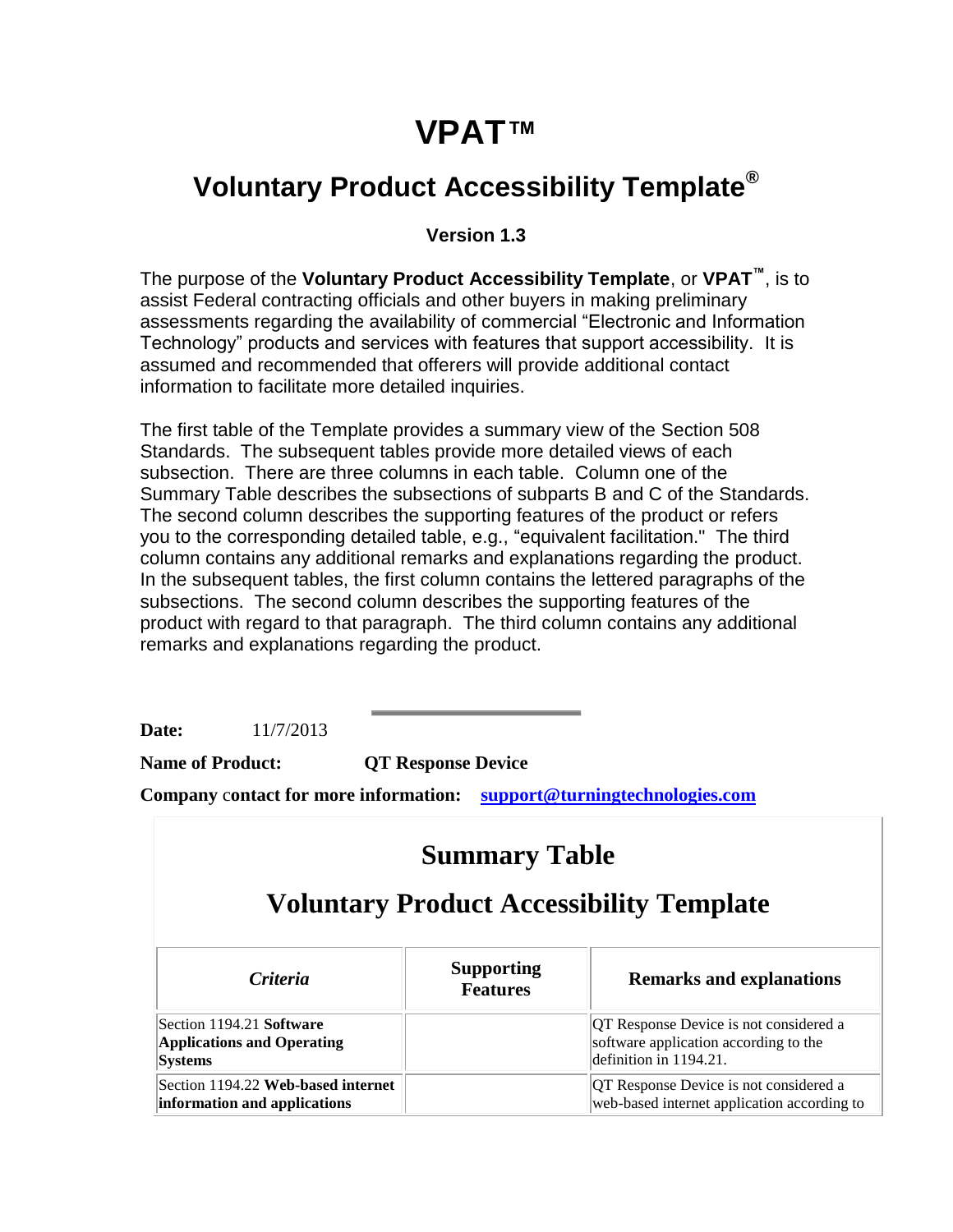|                                                                  |                                                 | the definition in 1194.22.                                                                                      |
|------------------------------------------------------------------|-------------------------------------------------|-----------------------------------------------------------------------------------------------------------------|
| Section 1194.23<br><b>Telecommunications Products</b>            |                                                 | QT Response Device is not considered a<br>telecommunications product according to the<br>definition in 1194.23. |
| Section 1194.24 Video and Multi-<br>media Products               |                                                 | QT Response Device is not considered a<br>multimedia product according to the<br>definition in 1194.24.         |
| Section 1194.25 Self-Contained,<br><b>Closed Products</b>        | Supported. Please refer<br>to the attached VPAT | Please refer to the attached VPAT.                                                                              |
| Section 1194.26 Desktop and<br><b>Portable Computers</b>         |                                                 | QT Response Device is not considered a<br>desktop/portable computer as defined in<br>section 1194.26.           |
| Section 1194.31 Functional<br><b>Performance Criteria</b>        | Supported. Please refer<br>to the attached VPAT | Please refer to the attached VPAT.                                                                              |
| Section 1194.41 Information,<br><b>Documentation and Support</b> | Supported. Please refer<br>to the attached VPAT | Supported. Please refer to the<br>attached VPAT                                                                 |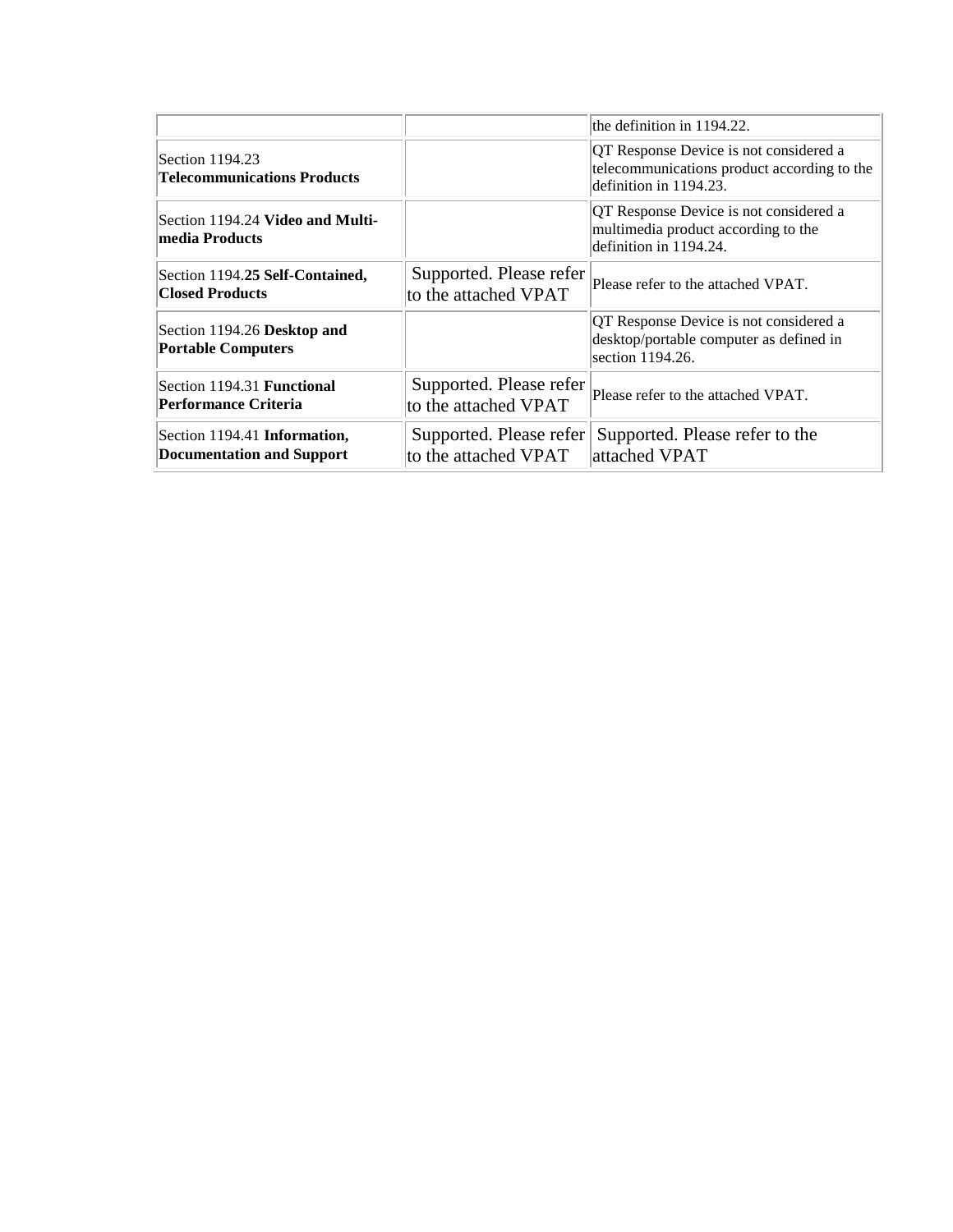| Voluntary Product Accessibility Template <sup>™</sup>                                                                                                                                                                                                                                                                                                                                                                                                                                                                                                                                                                                                                                                                                                                                                                                              |                            |                                 |  |
|----------------------------------------------------------------------------------------------------------------------------------------------------------------------------------------------------------------------------------------------------------------------------------------------------------------------------------------------------------------------------------------------------------------------------------------------------------------------------------------------------------------------------------------------------------------------------------------------------------------------------------------------------------------------------------------------------------------------------------------------------------------------------------------------------------------------------------------------------|----------------------------|---------------------------------|--|
| Criteria                                                                                                                                                                                                                                                                                                                                                                                                                                                                                                                                                                                                                                                                                                                                                                                                                                           | <b>Supporting Features</b> | <b>Remarks and explanations</b> |  |
| (a) Self contained products shall be usable<br>by people with disabilities without requiring<br>an end-user to attach Assistive Technology<br>to the product. Personal headsets for private<br>listening are not Assistive Technology.                                                                                                                                                                                                                                                                                                                                                                                                                                                                                                                                                                                                             | Does not support           |                                 |  |
| $(6)$ When a timed response is required, the<br>user shall be alerted and given sufficient<br>time to indicate more time is required.                                                                                                                                                                                                                                                                                                                                                                                                                                                                                                                                                                                                                                                                                                              | Does not support           |                                 |  |
| (c) Where a product utilizes touch_screens<br>or contact-sensitive controls, an input<br>method shall be provided that complies with<br>$$1194.23$ (k) (1) through (4).<br>(1) Controls and keys shall be tactilely<br>discernible without activating the controls<br>or keys.<br>(2) Controls and keys shall be operable with<br>one hand and shall not require tight<br>grasping, pinching, or twisting of the wrist.<br>The force required to activate controls and<br>keys shall be 5 lbs. (22.2 N) maximum.<br>(3) If key repeat is supported, the delay<br>before repeat shall be adjustable to at least 2<br>seconds. Key repeat rate shall be adjustable<br>to 2 seconds per character.<br>(4) The status of all locking or toggle<br>controls or keys shall be visually<br>discernible, and discernible either through<br>touch or sound. | Supports                   |                                 |  |
| (d) When biometric forms of user<br>identification or control are used, an<br>alternative form of identification or<br>activation, which does not require the user<br>to possess particular biological<br>characteristics, shall also be provided.                                                                                                                                                                                                                                                                                                                                                                                                                                                                                                                                                                                                 | Not Applicable             |                                 |  |
| (e) When products provide auditory output,<br>the audio signal shall be provided at a<br>standard signal level through an industry<br>standard connector that will allow for<br>private listening. The product must provide<br>the ability to interrupt, pause, and restart the                                                                                                                                                                                                                                                                                                                                                                                                                                                                                                                                                                    | Not Applicable             |                                 |  |

### **Section 1194.25 Self-Contained, Closed Products – Detail**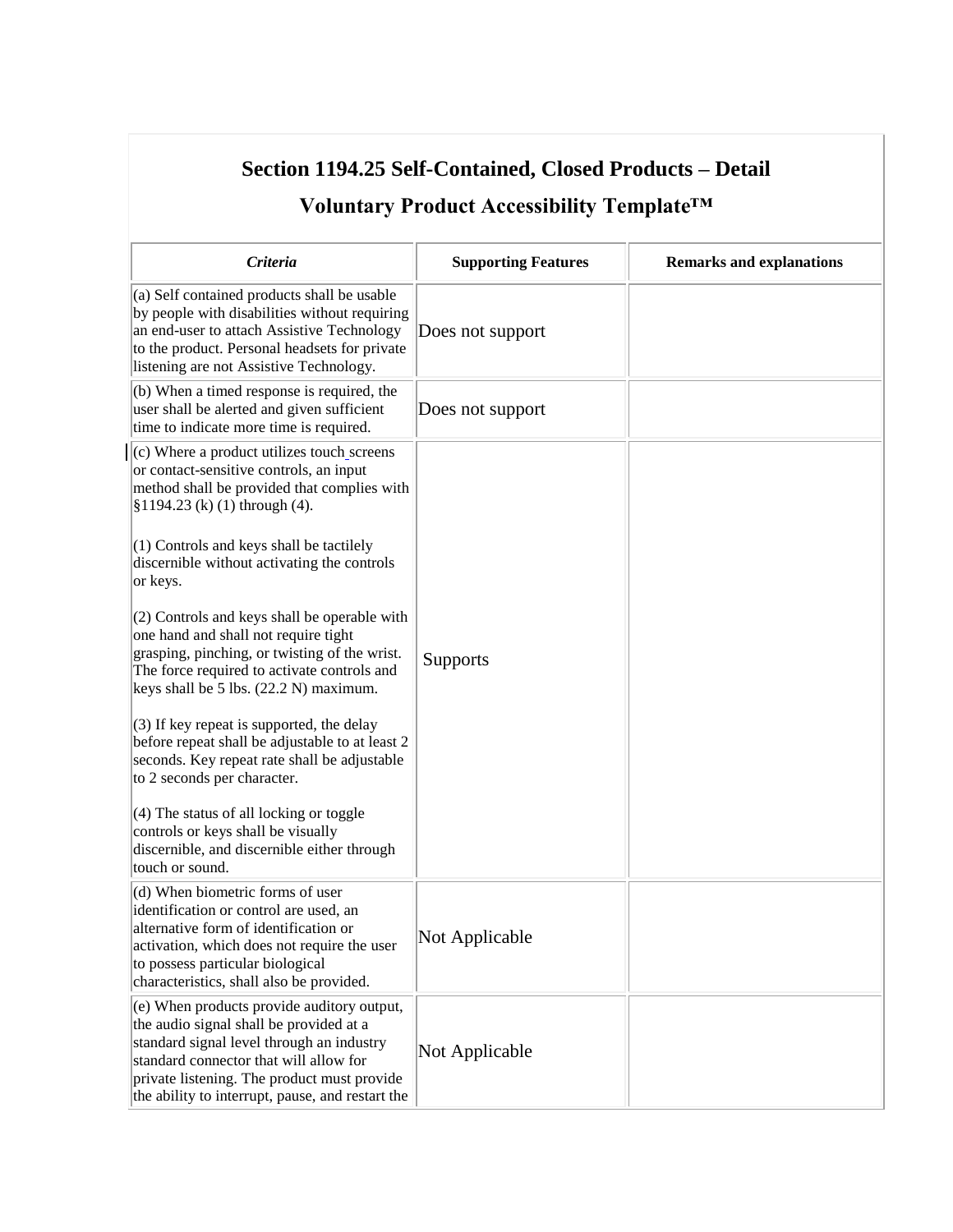| audio at anytime.                                                                                                                                                                                                                                                                                                                                                                                                                                                                                                                                                  |                 |  |
|--------------------------------------------------------------------------------------------------------------------------------------------------------------------------------------------------------------------------------------------------------------------------------------------------------------------------------------------------------------------------------------------------------------------------------------------------------------------------------------------------------------------------------------------------------------------|-----------------|--|
| (f) When products deliver voice output in a<br>public area, incremental volume control<br>shall be provided with output amplification<br>up to a level of at least 65 dB. Where the<br>ambient noise level of the environment is<br>above 45 dB, a volume gain of at least 20<br>dB above the ambient level shall be user<br>selectable. A function shall be provided to<br>automatically reset the volume to the default<br>level after every use.                                                                                                                | Not Applicable  |  |
| $(g)$ Color coding shall not be used as the<br>only means of conveying information,<br>indicating an action, prompting a response,<br>or distinguishing a visual element.                                                                                                                                                                                                                                                                                                                                                                                          | <b>Supports</b> |  |
| (h) When a product permits a user to adjust<br>color and contrast settings, a range of color<br>selections capable of producing a variety of<br>contrast levels shall be provided.                                                                                                                                                                                                                                                                                                                                                                                 | Supports        |  |
| $(i)$ Products shall be designed to avoid<br>causing the screen to flicker with a<br>frequency greater than 2 Hz and lower than<br>55 Hz.                                                                                                                                                                                                                                                                                                                                                                                                                          | Supports        |  |
| $(j)$ (1) Products which are freestanding, non-<br>portable, and intended to be used in one<br>location and which have operable controls<br>shall comply with the following: The<br>position of any operable control shall be<br>determined with respect to a vertical plane,<br>which is 48 inches in length, centered on the<br>operable control, and at the maximum<br>protrusion of the product within the 48 inch<br>length on products which are freestanding,<br>non-portable, and intended to be used in one<br>location and which have operable controls. | Not Applicable  |  |
| $(i)(2)$ Products which are freestanding, non-<br>portable, and intended to be used in one<br>location and which have operable controls<br>shall comply with the following: Where any<br>operable control is 10 inches or less behind<br>the reference plane, the height shall be 54<br>inches maximum and 15 inches minimum<br>above the floor.                                                                                                                                                                                                                   | Not Applicable  |  |
| $(j)(3)$ Products which are freestanding, non-<br>portable, and intended to be used in one<br>location and which have operable controls<br>shall comply with the following: Where any<br>operable control is more than 10 inches and<br>not more than 24 inches behind the<br>reference plane, the height shall be 46<br>inches maximum and 15 inches minimum<br>above the floor.                                                                                                                                                                                  | Not Applicable  |  |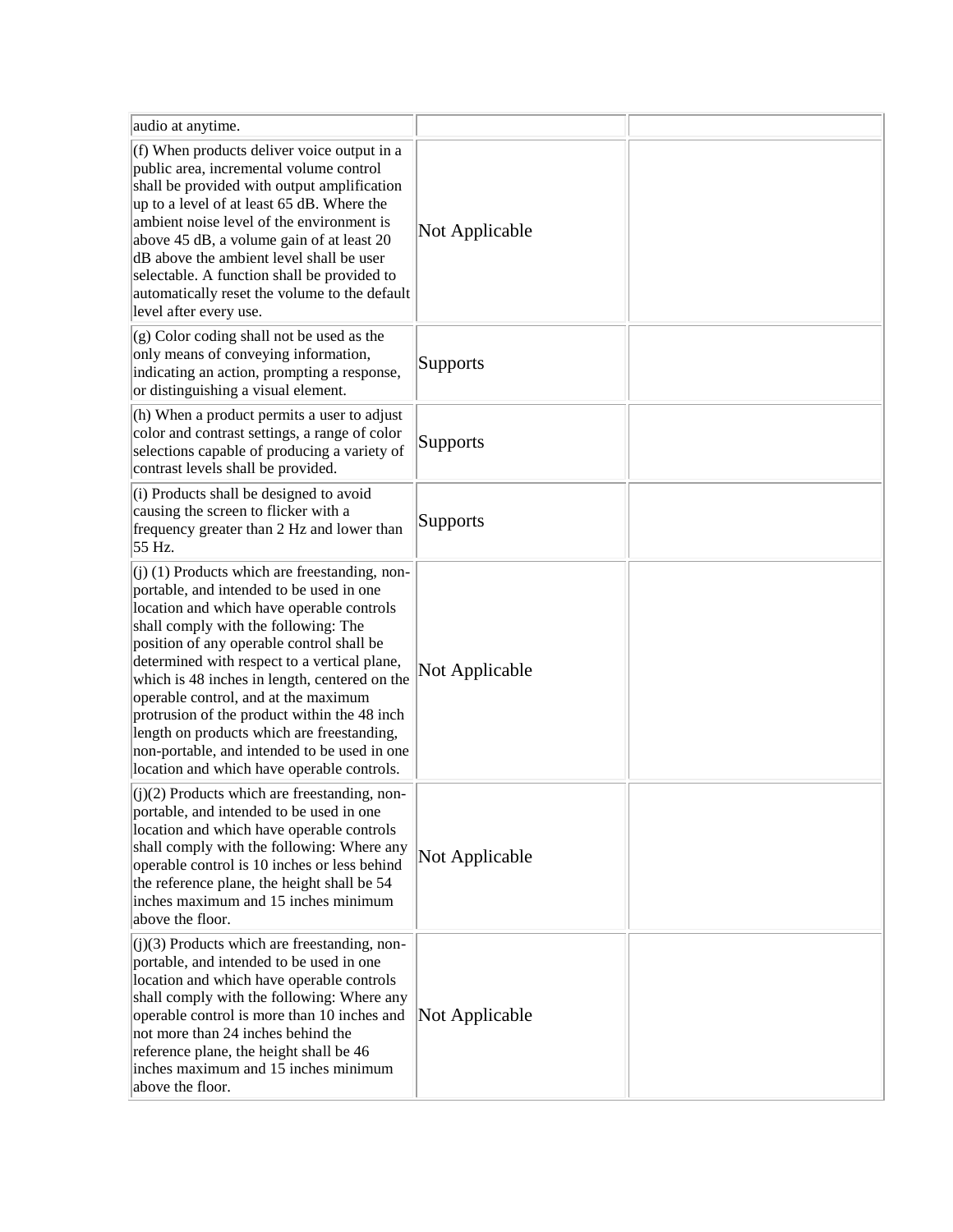|--|--|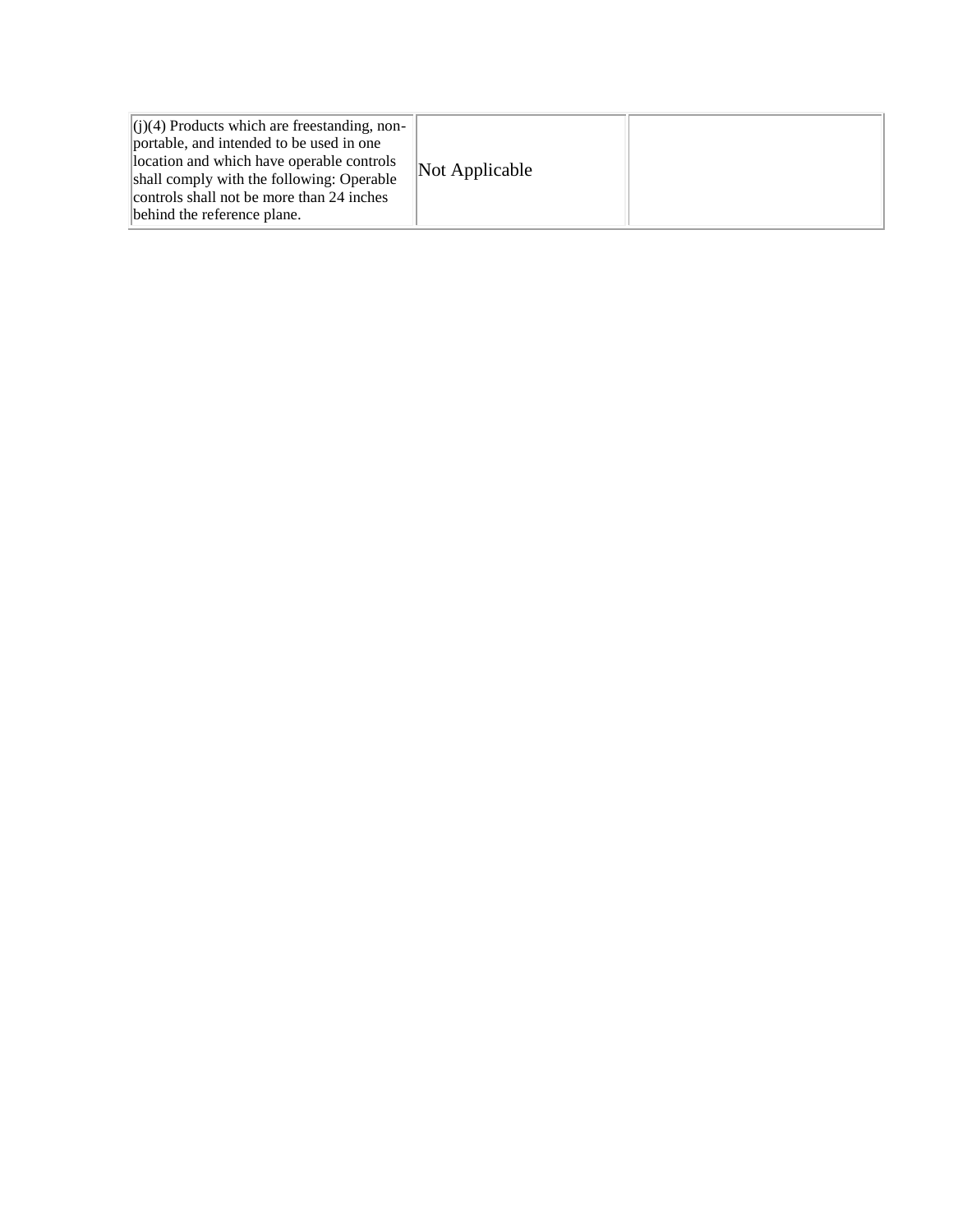| Section 1194.31 Functional Performance Criteria - Detail<br>Voluntary Product Accessibility Template™                                                                                                                                                                                                                            |                            |                                 |
|----------------------------------------------------------------------------------------------------------------------------------------------------------------------------------------------------------------------------------------------------------------------------------------------------------------------------------|----------------------------|---------------------------------|
| Criteria                                                                                                                                                                                                                                                                                                                         | <b>Supporting Features</b> | <b>Remarks and explanations</b> |
| (a) At least one mode of operation and<br>information retrieval that does not<br>require user vision shall be provided, or<br>support for Assistive Technology used<br>by people who are blind or visually<br>impaired shall be provided.                                                                                        | Does not support           |                                 |
| (b) At least one mode of operation and<br>information retrieval that does not<br>require visual acuity greater than 20/70<br>shall be provided in audio and enlarged<br>print output working together or<br>independently, or support for Assistive<br>Technology used by people who are<br>visually impaired shall be provided. | Does not support           |                                 |
| (c) At least one mode of operation and<br>information retrieval that does not<br>require user hearing shall be provided,<br>or support for Assistive Technology<br>used by people who are deaf or hard of<br>hearing shall be provided                                                                                           | Supports                   |                                 |
| (d) Where audio information is<br>important for the use of a product, at<br>least one mode of operation and<br>information retrieval shall be provided<br>in an enhanced auditory fashion, or<br>support for assistive hearing devices<br>shall be provided.                                                                     | Not applicable             |                                 |
| (e) At least one mode of operation and<br>information retrieval that does not<br>require user speech shall be provided, or<br>support for Assistive Technology used<br>by people with disabilities shall be<br>provided.                                                                                                         | Supports                   |                                 |
| (f) At least one mode of operation and<br>information retrieval that does not<br>require fine motor control or<br>simultaneous actions and that is<br>operable with limited reach and strength<br>shall be provided.                                                                                                             | Supports                   |                                 |